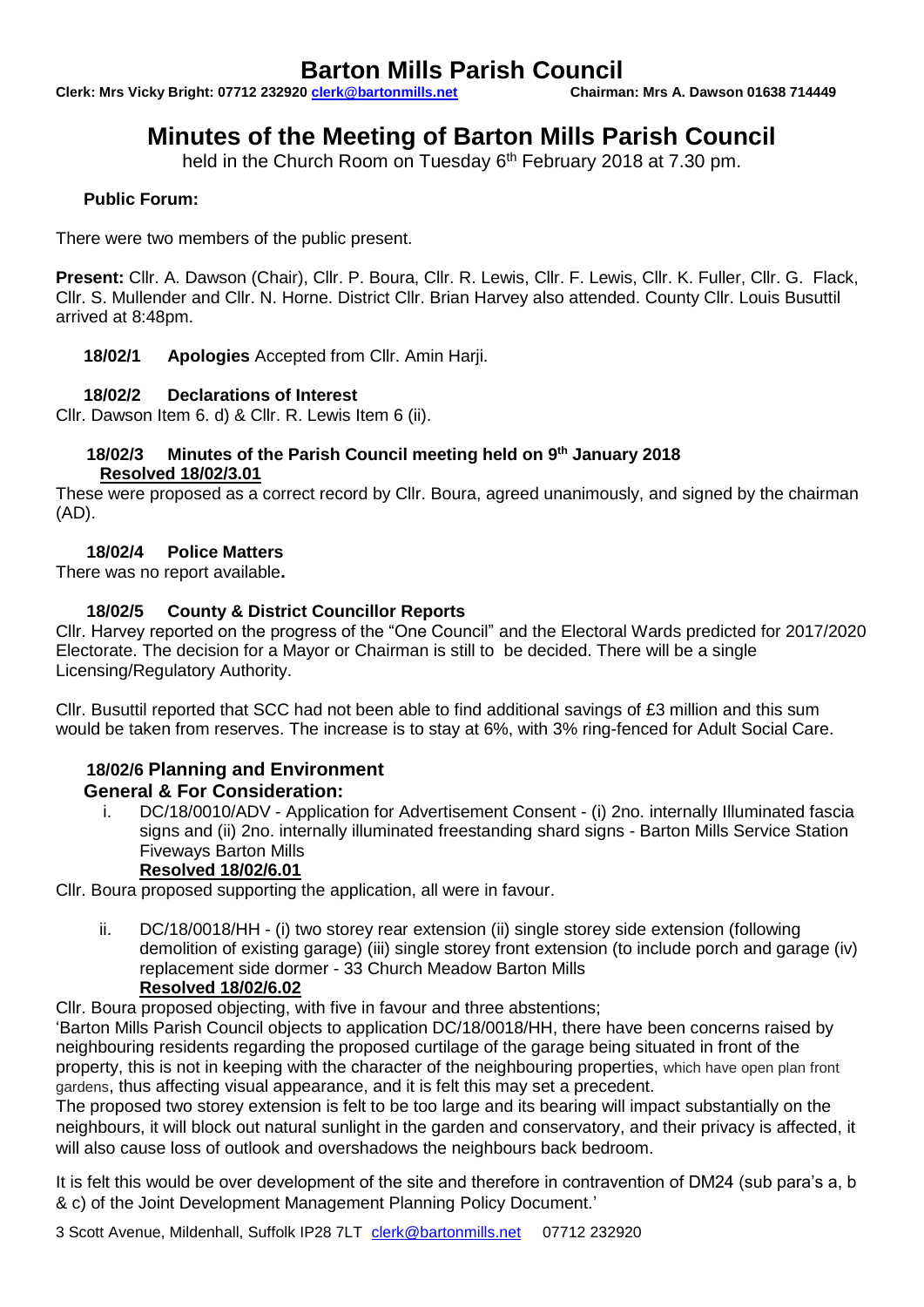iii. Procedure for Planning Comments to be submitted, to be reviewed **Resolved 18/02/6.03**

Cllr. Dawson proposed that all future comments submitted on applications for consultation by the Parish Council, be drafted and then forwarded to the appointed Planning Councillor, Cllr. Boura for approval before being submitted to FHDC.

# **Tree Applications (For Information Only)**

*(i)* DC/17/2521/TCA – 23 The Street Barton Mills IP28 6AA – *Approved*

# **Awaiting Forest Heath decisions and pending appeals:**

- a.) DC/18/0001/HH Householder Planning Application (i) porch (ii) single storey rear extension (following demolition of existing garage and rear conservatory) - 24 Church Meadow Barton Mills – *Still Pending*
- b.) DC/17/2604/FUL Householder Planning Application Double garage for temporary living accommodation (retrospective) - Land West of 35 The Street Barton Mills – *Still Pending*
- c.) DC/16/0683/FUL Retention of hand car wash operation Car Wash Fiveways Services, Fiveways, Barton Mills - *Still Pending*
- d.) DC/17/2435/FUL 1 dwelling following demolition of outbuilding. Resubmission Land adjacent to the Old Maltings, The Street, Barton Mills - *Still Pending*
- e.) DC/17/1773/HH Conversion of existing garage into annex 40 The Street, Barton Mills *Approved 11/12/2017.*
- f.) 'Fiveways Farm' Update The Clerk reported that the Forestry Commission had replied to say that;

"Part of the land in question belongs the Forestry Commission, but the area closest to the roundabout belongs to Forest Heath District Council, this includes the large derelict mobile home. Following the successful, but hugely expensive eviction of Mr Dale and his animals from Forestry Commission land, we removed a large quantity of waste materials, several caravans and vehicle at significant cost. Some material still remains on our land, and we plan to undertake a comprehensive clear up within the next three months. I appreciate this is not ideal, but we will continue to remove materials gradually, particularly when site conditions are dry enough to enable better vehicle access."

Cllr. Brian Harvey was asked to find out what the FHDC position is and to update the Parish Council accordingly.

**18/02/7 Clerks Report & Matters Arising from the Minutes of the Last Meeting (For Info Only)** The Clerk advised that she had been contacted regarding a faulty street light between 19 & 21 The Street. Cllr. Boura had looked into this and replied to the resident explaining that, although the light is owned by us, it is maintained by SCC and should be reported online through the SCC website. This light is a G39 light which is close to the overhead electricity cables and can therefore take many months to get repaired. The Parish Council hopes to replace all the G39 lights and this light is to be included in the next batch of replacements.

The Clerk advised that a resident had contacted her regarding the poor state of the footway along The Street between the Bull in and The Bell Pub. The Clerk confirmed she had reported this online to SCC.

#### **18/02/8 Correspondence**

(i) The Clerk advised she had received a letter of complaint regarding the playing field notices prohibiting horses and the use of Drones on the Playing Field. The resident believes the word 'prohibits' to be inaccurate and illegal (as there is no law stating drone flying is illegal on a public place), and that the wording should be amended to read 'forbid'. The resident also feels that there are already too many negative notices around the village. The Clerk clarified that advice had been sought from SALC and the FHDC Legal Team regarding actions which the Council could take, and wording of signage to be used. The Clerk clarified that the signage does not refer to any law, or state that it is illegal, it is merely the Parish Council as Landowner who is prohibiting the use of drones and riding of horses on their land, and as Landowner we have the right to do so. The Clerk also advised that although there is no official Law stating Drones cannot be flown in public spaces, the Drone Code (Civil Aviation Authority) clearly states that the Drone user should not fly their drone within 150ft (50m) of property and people.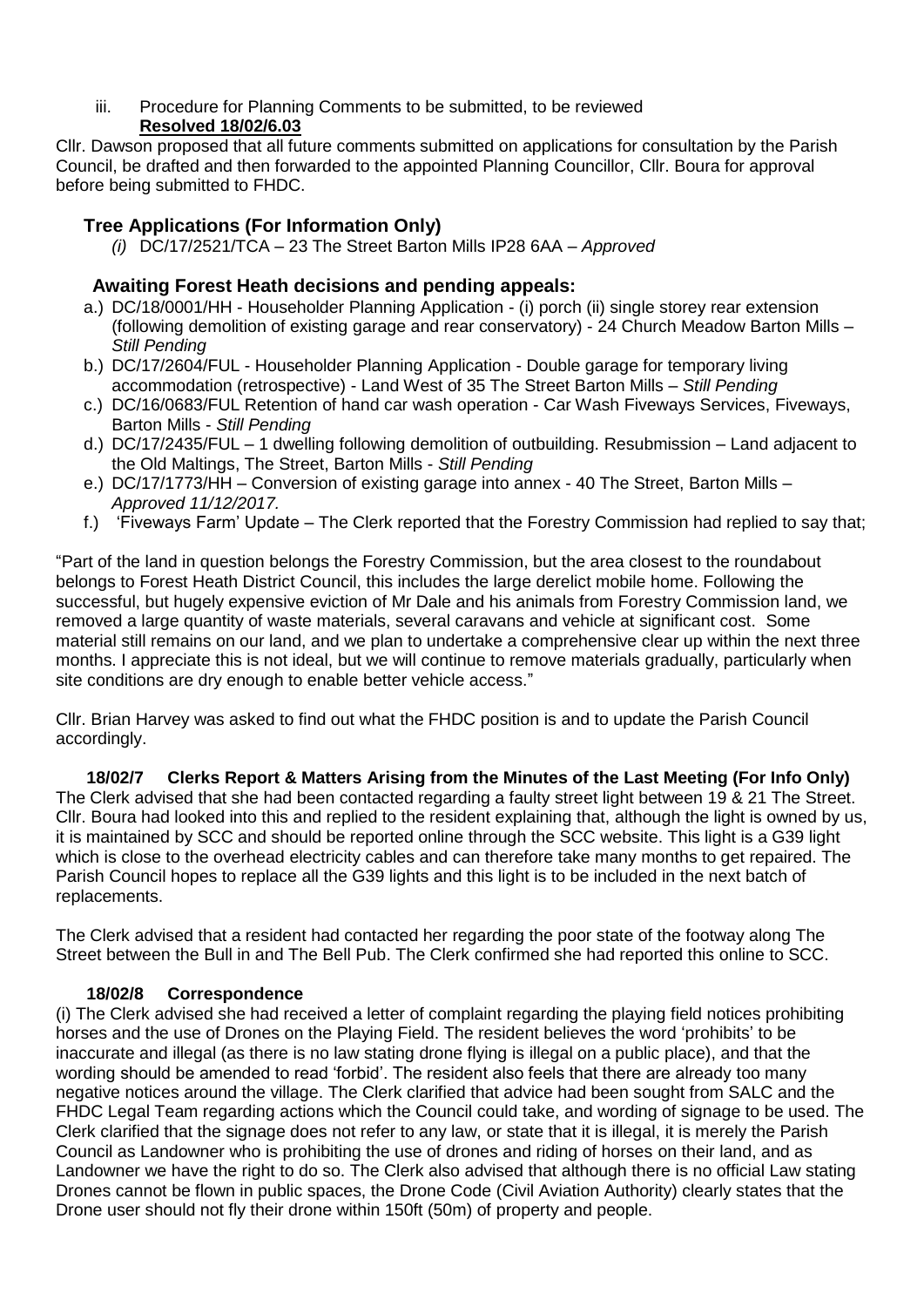# **Barton Mills Parish Council**<br>0 clerk@bartonmills.net Chairman: Mrs A. Dawson 01638 714449

**Clerk: Mrs Vicky Bright: 07712 232920 clerk@bartonmills.net** 

It was agreed that the signage would remain as it is and Cllr. Boura is to ask Peter Cumber to erect the signs in the Playing Field.

(ii) The FHDC Parish & Town Forum will be held on Thursday  $22^{nd}$  February 2018 at 6:30pm, at the Gazeley Village Hall, Gazeley.

(iii) The Clerk presented the SCC Highways 'Community Self Help' Survey. This scheme will enable local community groups and Parish/Town Councils to undertake work that Highways does not have the budget to undertake. [www.surveymonkey.co.uk/r/SuffolkHighwaysCommunitySelfHelp,](http://www.surveymonkey.co.uk/r/SuffolkHighwaysCommunitySelfHelp) The survey will close on Wednesday 28<sup>th</sup> February 2018.

(iv) The Clerk advised that Highways England had sent a letter advising residents that Landscaping and Visual Improvement works would be carried out along the A11 verges between the A14/A11 junction and the Fiveways roundabout at Barton Mills. Work will begin during the week of  $5<sup>th</sup>$  February 2018 until 27<sup>th</sup> march 2018, this works will be carried out between 8pm and 6am. The work will require the use of chainsaws and other heavy equipment, so apologies for any disturbance caused.

#### **18/02/9 Parish Matters**

(i) Update on New Community Notice Board for the Playing Field

Cllr. Lewis (FL) advised the grants had now been received and the board will now be ordered, there is an expected 6-week timeframe for delivery. Thanks go to Cllr. Harvey and Cllr. Busuttil.

(ii) Update on Street Lighting Program & UKPN Update

Cllr Boura confirmed the removal of the redundant light in Worlington Rd. The Bell Lane light is still waiting on BT to finish. The Clerk advised that SCC had sent the new maintenance contract and inventory for 2018/2019, Cllr. Boura is to check and update the Inventory and then pass to the Clerk to forward to SCC.

Cllr. Boura proposed the next batch of lights to be replaced in 2018/19; 1. The Street (between 19 & 21), 2. On the street near the junction with Church Meadow, 3. outside 1 Station Road (far end). Cllr. Boura is to source quotes for the replacement of these lights. Cllr. Boura also advised that the two solar lights on the path (Wiggin Close to Olive Court), need to be replaced, these are costed at £12.99 each.

## **Resolved 18/02/9.01**

It was agreed to purchase the two replacement lights at a cost of £25.98 plus postage.

## (iii) Affordable Housing Update

The Clerk reported that Isobel Wright, Hastoe Homes had advised that the planners were interested in sites 1-4, with site 2 being the most favourable due to access. It was agreed that the Clerk request that Isobel send details of the ranking for each site and the reasons for their preference. The Clerk is to invite Isobel to the next meeting and the public will be invited to attend to take part in consultation of the 4 sites.

#### (iv) Maintenance of Assets

Cllr. Boura advised that the Burrell Trust had offered a donation of £700 towards the small goal posts. The Clerk is to approach the 100 Club and the District Councillor for further grants.

It was agreed to carry out the repairs to the seat in the Spring.

It was agreed that no bonfire should be held on the car park or on the Peace Garden to burn the Horse Chestnut leaves.

(v) Formal approval of extra expenditure for the Football Coaching Advertising Banner

## **Resolved 18/02/9.02**

It was agreed to approve the extra expenditure of £60 for the banner to advertise the Football Coaching.

3 Scott Avenue, Mildenhall, Suffolk IP28 7LT [clerk@bartonmills.net](mailto:clerk@bartonmills.net) 07712 232920 (vi) Consider Support for application for Parking Restriction opposite the junction with Church Meadow The problem of lack of visibility coming out of Church Meadow, due to the parking opposite and the height of the Church wall were discussed and whether the Parish Council would support an application for a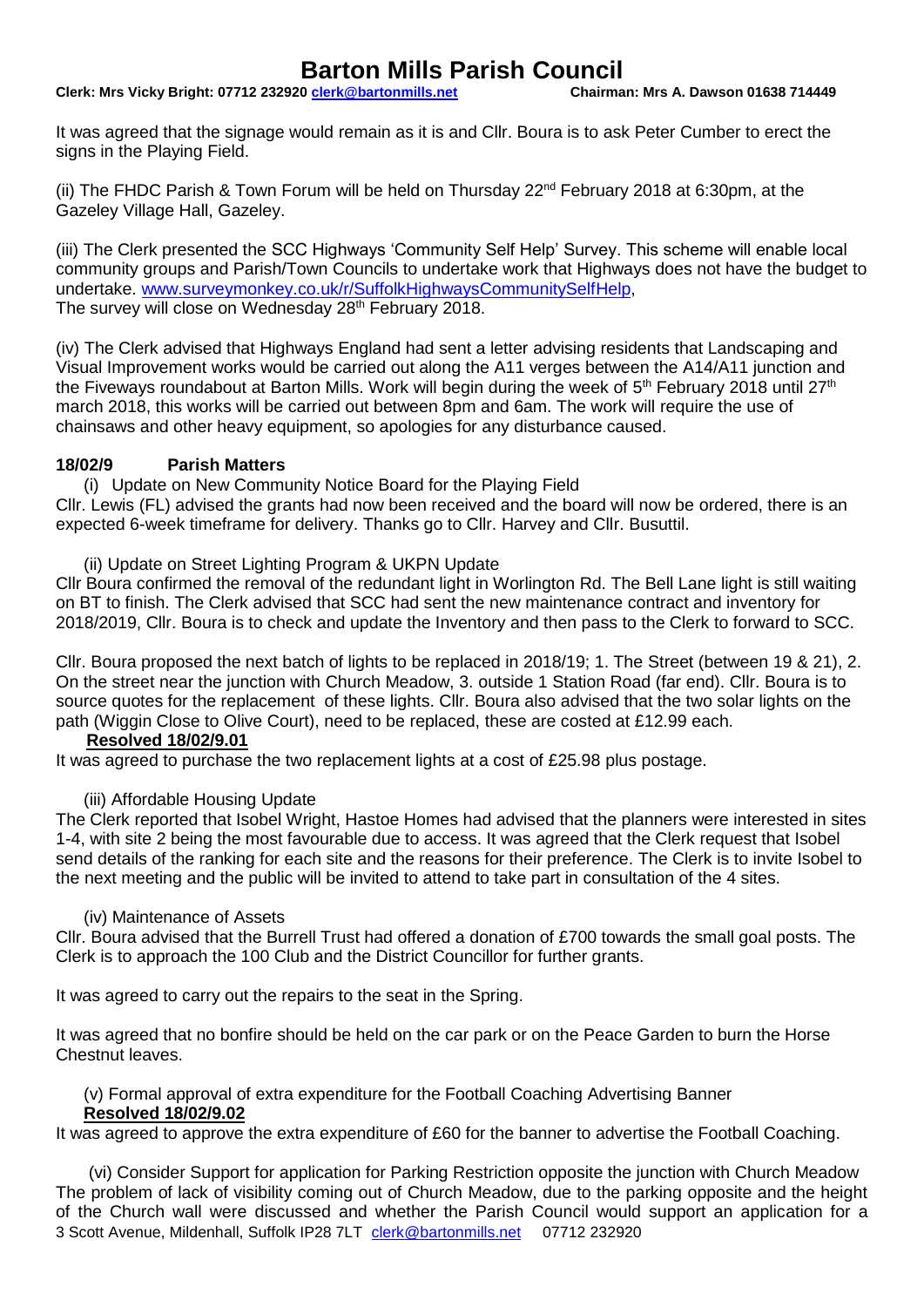Parking Restriction, it was felt this would be impossible to enforce. The suggestion was made to see if a good site could be found for a Traffic Mirror and Cllr. Horne is to investigate this.

## **Resolved 18/02/9.03**

It was unanimously agreed not to support the application for a parking restriction.

(vii) Consider action Re: muddy footpath between end of Grange Lane and Grange Farm.

#### **Resolved 18/02/9.04**

It was agreed to take no action.

(viii) Discuss action Re: Vehicles parking on the field adjacent to Grange Lane

Cllr. Boura raised the issue of parked vehicles on the field being at risk from falling branches. Cllr. Dawson and the Clerk confirmed that the Parish Council would not be liable, should this happen, as it is classed as an 'act of God'. Cllr. Boura proposed sending a letter to all residents of Grange Lane advising them not to park on the field, due to risk of falling branches. The Clerk suggested that this may inadvertently be accepting liability if any incident should occur. The Clerk is to get a Tree Survey arranged.

#### **Resolved 18/02/9.05**

It was agreed with 4 for and 4 abstentions to send a letter to the Grange Lane residents advising them not to park on the field due to risk of falling branches.

 (ix) Consider action Re: Lane next to; St. Pirans Cottage, Newmarket Road (Unclassified Highway U6203)

The Clerk advised that this lane had become overgrown and was impassable. The Clerk is report it online to SCC.

(x) The Great British Spring Clean 2018

Ken Venus has agreed to organise the litter pick event. It is to be held on 3<sup>rd</sup> March 2018 at the Village Hall at 9:30 – 10:30am until 12pm. The Clerk is to forward all correspondence etc. to Ken.

#### **18/02/10 Highways & Footpaths**

(i) SID Update & Confirm February/March 2018 Rota

Cllr. Boura advised she will download the data from the unit and then it will be placed at the Church Lane site.

Cllr. Flack and Peter Alder will move the unit to Worlington Road on 17<sup>th</sup> Feb, Cllr. Flack and Peter Alder will also move the unit to Mildenhall Road on  $3<sup>rd</sup>$  March. The Clerk is to confirm volunteers for 17<sup>th</sup> March.

#### **18/02/11 Finance & Policies**

(i) Parish Council Bank Balances and Reconciliation from list of Payments and Receipts.

Cllr Boura proposed approving these and it was agreed unanimously.

# **Resolved 18/02/11.01**

The bank balances and reconciliation of payments and receipts were received and adopted and signed as such by the Chairman, Cllr. Dawson. The bank account balance as of 19<sup>th</sup> January 2018 is £24,959.18.

(ii) Cheques for signing and approval and to authorise payment of outstanding invoices.

The cheques were approved and signed by Cllr. A. Dawson and Cllr. P. Boura.

#### **Resolved 18/02/11.02**

| Came & Company | Annual Insurance                    | 1568 | £1,049.87 |
|----------------|-------------------------------------|------|-----------|
| <b>INL</b>     | <b>Grass cutting</b>                | 1569 | £120.00   |
| Mrs. V Bright  | Mileage & expenses                  | 1570 | £20.06    |
| Tuddenham PC   | <b>Planning Training</b>            | 671  | £20.00    |
| Mrs. P Boura   | <b>Expenses</b>                     | 672  | £34.83    |
| Tindall's      | <b>Barton Miller Paper donation</b> | 673  | £108.00   |
|                |                                     |      |           |

(iii) Update on Account for Reserves No update available

> (iv) Parish Council Insurance Renewal Confirmation **Resolved 18/02/11.03**